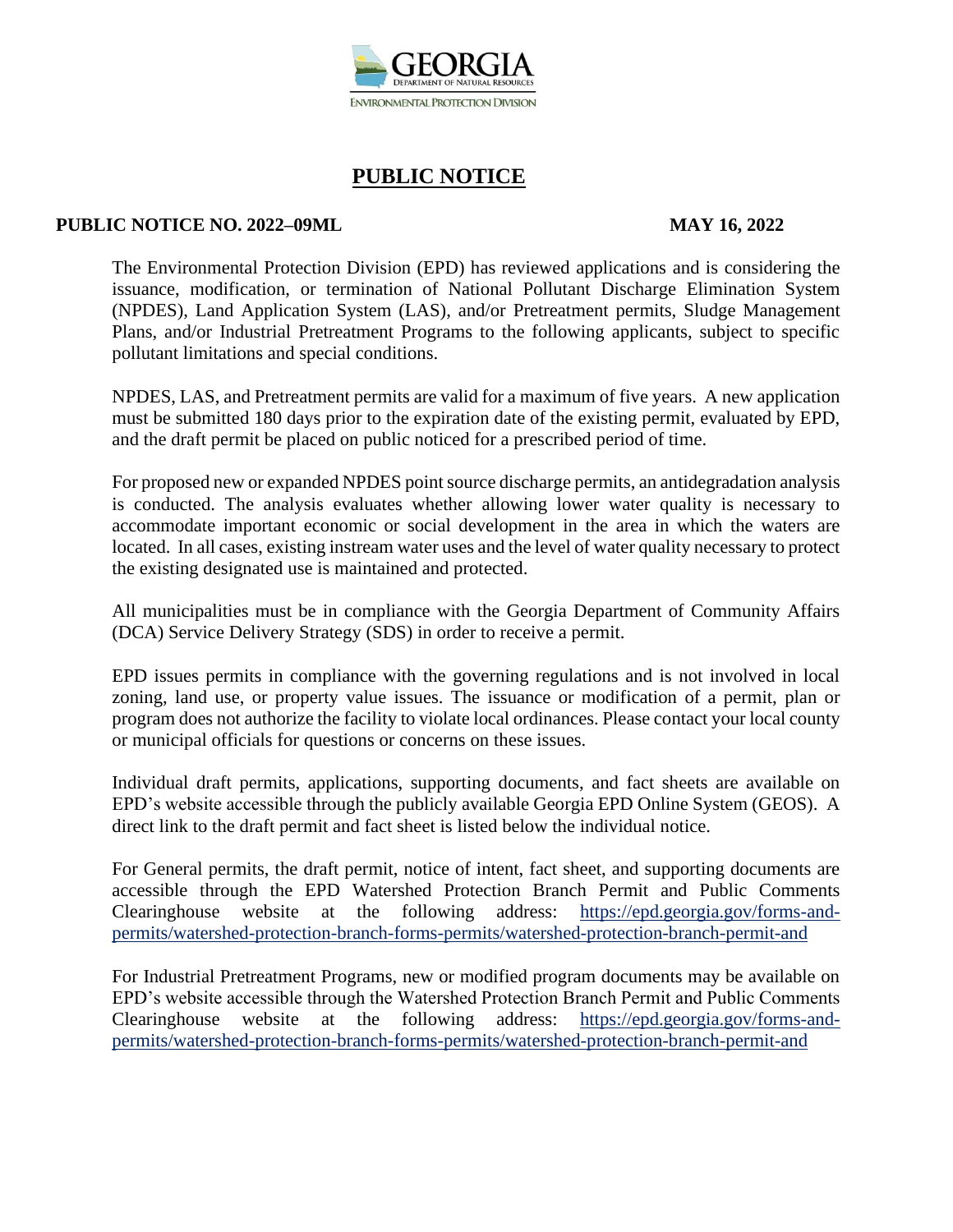

#### **PUBLIC NOTICE NO. 2022–09ML MAY 16, 2022**

# **Directions on how to comment on a proposed action, comment deadlines, and obtain copies of permit files**

Persons wishing to comment upon or object to the proposed permit determinations are invited to submit same in writing to the EPD address below or via e-mail at **EPDcomments@dnr.ga.gov,** no later than **June 15, 2022** (30-day notice period). In the case of Industrial Pretreatment Program Approvals and Modifications, comments are to be submitted to EPD no later than **June 30, 2022** (45-day notice period). Please use the words **"Public Notice No. 2022-09ML"** and the name of the subject facility that you are commenting on in the subject line to ensure that your comments will be forwarded to the correct staff. All comments received prior to or on that date will be considered in the formulation of final determinations regarding the application. In the case of the permits which are on this notice for proposed modification, only those conditions subject to modification are open to public comment. A public hearing may be requested or additional information regarding public hearing procedures is available by writing to the EPD at 2 MLK Jr. Dr. S.W., 1152 East Tower, Atlanta, Georgia 30334.

If the direct hyperlink provided is not functional, the permit application, supporting documents, fact sheet, and draft permit are available on EPD's website, GEOS at the below address and specific directions to locate the documents can be found at the end of this notice document.

**<https://geos.epd.georgia.gov/GA/GEOS/Public/GovEnt/Shared/Pages/Main/Login.aspx>**

For additional wastewater permitting information, please contact Audra Dickson, Wastewater Regulatory Program, phone (404) 463-1511 or at [audra.dickson@dnr.ga.gov](mailto:audra.dickson@dnr.ga.gov)

For additional information regarding industrial, UIC, CAFO, or pretreatment please contact Whitney Fenwick, Industrial Permitting Manager, at [whitney.fenwick@dnr.ga.gov](mailto:whitney.fenwick@dnr.ga.gov)

For additional information regarding municipal, domestic wastewater, septage, pesticide, or GEFA please contact Benoit Causse, Municipal Permitting Manager, at [benoit.causse@dnr.ga.gov](mailto:benoit.causse@dnr.ga.gov)

Please bring or attach this notice to the attention of interested persons.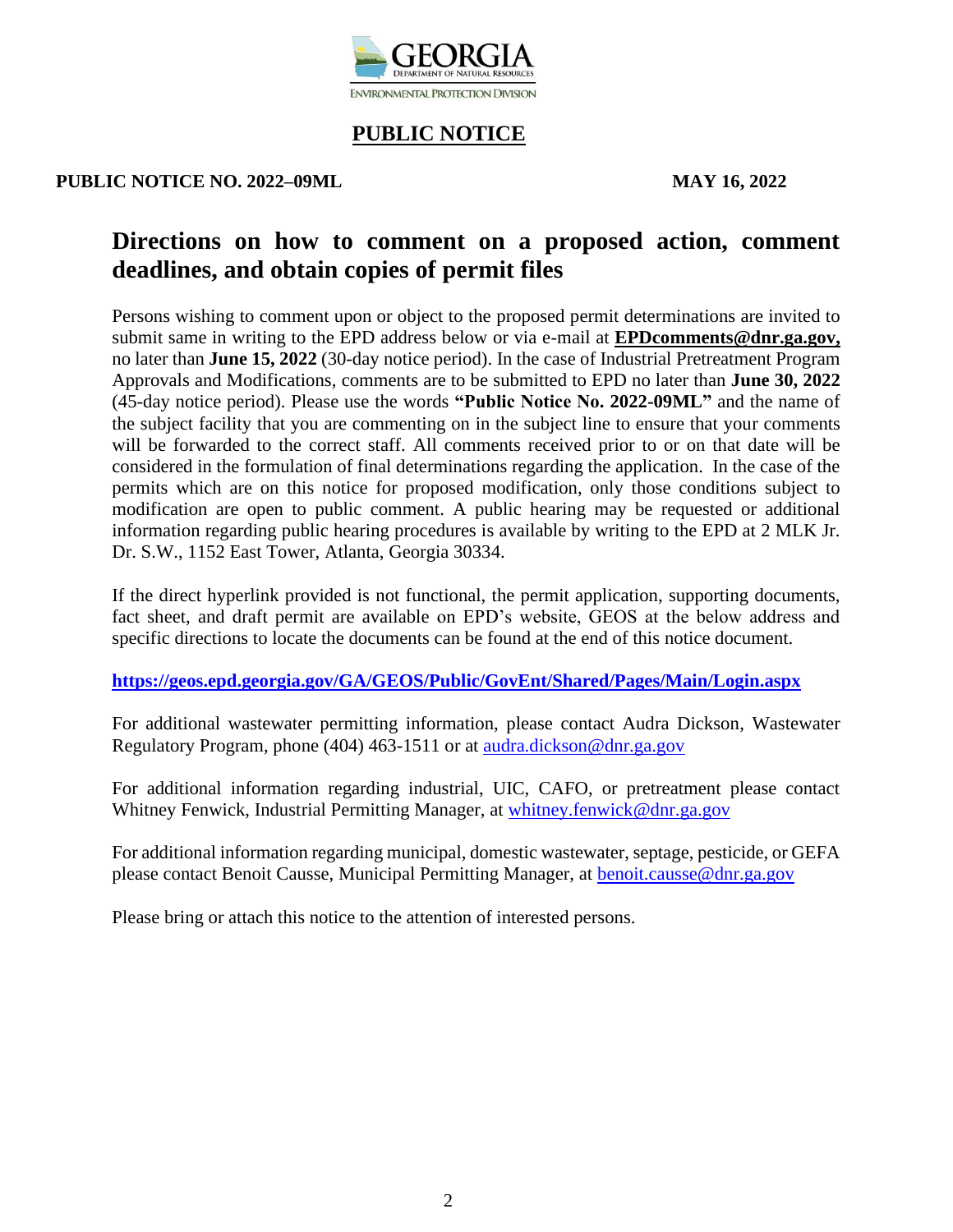

#### **PUBLIC NOTICE NO. 2022–09ML MAY 16, 2022**

### **Forsyth County**

**EPD Notice Type:** LAS Permit Reissuance **Permit No**.**:** GAJ030805 **Facility Name:** McKinley Crossing Homeowner Association – McKinley Manor Water Pollution Control Plant **Mailing Address:** 3755 Harrison Road, Suite 100, Loganville, GA 30052 **Facility Address:** 7933 McKinley Manor Drive, Gainesville, Georgia 30506 **River Basin:** Chattahoochee **Receiving Water:** N/A **Description:** Up to 0.0133 MGD of treated domestic wastewater is being land applied on a dedicated site, with future expansion up to 0.0156 MGD to be land applied on a dedicated site. **GEOS Submittal ID:** 583457 **GEOS Hyperlink:** [https://geos.epd.georgia.gov/GA/GEOS/Agency/EnSuite/Shared/pages/util/StreamDoc.ashx?id=](https://gcc02.safelinks.protection.outlook.com/?url=https%3A%2F%2Fgeos.epd.georgia.gov%2FGA%2FGEOS%2FAgency%2FEnSuite%2FShared%2Fpages%2Futil%2FStreamDoc.ashx%3Fid%3D1025091%26type%3DPERMIT_FILLED_PDF&data=05%7C01%7Candronicki.dorsey%40dnr.ga.gov%7C4ec37fe9cebc4da2b66508da350997cc%7C512da10d071b4b948abc9ec4044d1516%7C0%7C0%7C637880612561568895%7CUnknown%7CTWFpbGZsb3d8eyJWIjoiMC4wLjAwMDAiLCJQIjoiV2luMzIiLCJBTiI6Ik1haWwiLCJXVCI6Mn0%3D%7C3000%7C%7C%7C&sdata=MGZUm4hvY5gncfiFpEbEoZcZSi4WkHt9Dis21AXJTu0%3D&reserved=0) [1025091&type=PERMIT\\_FILLED\\_PDF](https://gcc02.safelinks.protection.outlook.com/?url=https%3A%2F%2Fgeos.epd.georgia.gov%2FGA%2FGEOS%2FAgency%2FEnSuite%2FShared%2Fpages%2Futil%2FStreamDoc.ashx%3Fid%3D1025091%26type%3DPERMIT_FILLED_PDF&data=05%7C01%7Candronicki.dorsey%40dnr.ga.gov%7C4ec37fe9cebc4da2b66508da350997cc%7C512da10d071b4b948abc9ec4044d1516%7C0%7C0%7C637880612561568895%7CUnknown%7CTWFpbGZsb3d8eyJWIjoiMC4wLjAwMDAiLCJQIjoiV2luMzIiLCJBTiI6Ik1haWwiLCJXVCI6Mn0%3D%7C3000%7C%7C%7C&sdata=MGZUm4hvY5gncfiFpEbEoZcZSi4WkHt9Dis21AXJTu0%3D&reserved=0)

## **Macon County**

**EPD Notice Type:** LAS Permit Modification **Permit No**.**:** GAJ010457 **Facility Name:** Tyson Farms, Inc. (Oglethorpe Hatchery) **Mailing Address**: Tyson Farms, Inc. (Oglethorpe Hatchery), 1040 Jake Smith Road, Oglethorpe, Georgia 31068 **Facility Address:** 1040 Jake Smith Road, Oglethorpe, Georgia 31068 **River Basin:** Flint **Receiving Water:** N/A **Description:** Up to 0.0245 MGD of pretreated poultry hatchery wastewater is being land applied to a dedicated site. **GEOS Submittal ID:** 576399 **GEOS Hyperlink:** [https://geos.epd.georgia.gov/GA/GEOS/Public/EnSuite/Shared/pages/util/StreamDoc.ashx?id=1](https://gcc02.safelinks.protection.outlook.com/?url=https%3A%2F%2Fgeos.epd.georgia.gov%2FGA%2FGEOS%2FPublic%2FEnSuite%2FShared%2Fpages%2Futil%2FStreamDoc.ashx%3Fid%3D1024845%26type%3DPERMIT_FILLED_OBJECT&data=05%7C01%7Candronicki.dorsey%40dnr.ga.gov%7C2c541ec92ea648fbc9d008da34586827%7C512da10d071b4b948abc9ec4044d1516%7C0%7C0%7C637879851684599938%7CUnknown%7CTWFpbGZsb3d8eyJWIjoiMC4wLjAwMDAiLCJQIjoiV2luMzIiLCJBTiI6Ik1haWwiLCJXVCI6Mn0%3D%7C3000%7C%7C%7C&sdata=VNWFdoa8Mn2z9FJ%2FCM%2FIKpLj8bmyZ%2BXugCSzZZnDq9U%3D&reserved=0) [024845&type=PERMIT\\_FILLED\\_OBJECT](https://gcc02.safelinks.protection.outlook.com/?url=https%3A%2F%2Fgeos.epd.georgia.gov%2FGA%2FGEOS%2FPublic%2FEnSuite%2FShared%2Fpages%2Futil%2FStreamDoc.ashx%3Fid%3D1024845%26type%3DPERMIT_FILLED_OBJECT&data=05%7C01%7Candronicki.dorsey%40dnr.ga.gov%7C2c541ec92ea648fbc9d008da34586827%7C512da10d071b4b948abc9ec4044d1516%7C0%7C0%7C637879851684599938%7CUnknown%7CTWFpbGZsb3d8eyJWIjoiMC4wLjAwMDAiLCJQIjoiV2luMzIiLCJBTiI6Ik1haWwiLCJXVCI6Mn0%3D%7C3000%7C%7C%7C&sdata=VNWFdoa8Mn2z9FJ%2FCM%2FIKpLj8bmyZ%2BXugCSzZZnDq9U%3D&reserved=0)